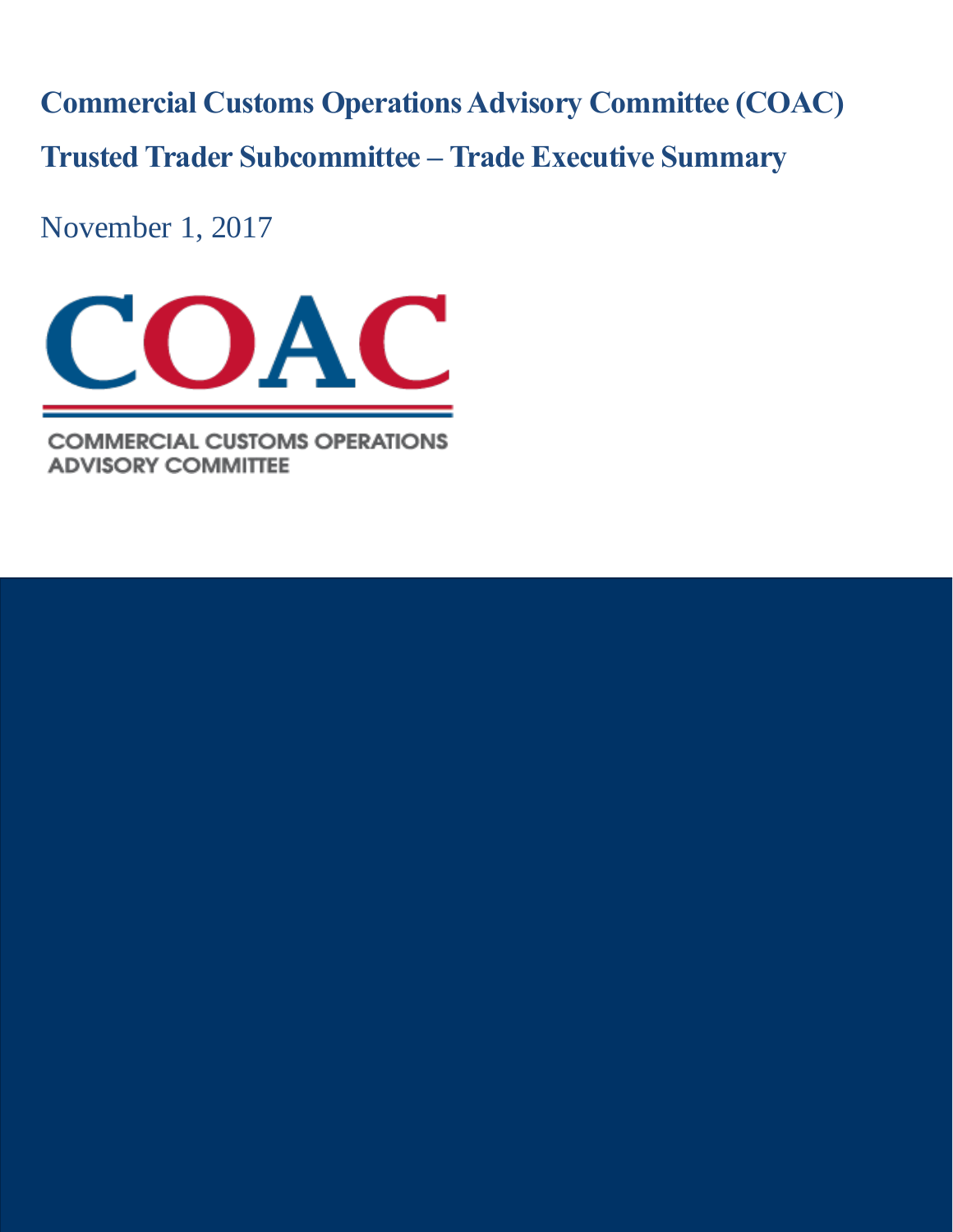### **Commercial Customs Operations Advisory Committee (COAC)**

### **November 2017 Report of the Work of the COAC Subcommittee on Trusted Trader Program**

## **Co-Chairs Alexandra Latham - Costco Wholesale Corporation Michael Young – OOCL (USA) Inc.**

## **1. Background:**

At the April 24, 2015, COAC meeting, the first quarterly meeting of the  $14<sup>th</sup>$  Term Commercial Customs Operations Advisory Committee (COAC), it was decided that topics from the  $13<sup>th</sup>$  Term Trusted Trader Subcommittee would continue to be worked on in the 14<sup>th</sup> Term. The Trusted Trader Subcommittee objectives and scope are consistent with the official charter of COAC.

## **2. Objectives and Statement of Work:**

It is expected that, during the lifespan of this Subcommittee, the focus will be on providing advice and recommendations in one or more of the following areas, and reviewing the scope and capability of meeting both national and international criteria through:

- Trusted Trader Program
- C-TPAT/AEO Programs

After engaging in full deliberation and discussion, the Subcommittee shall advise the COAC of any advice or recommendations related to any CBP Trusted Trader Program. Specifically, the Subcommittee is expected to help CBP develop an enhanced CBP Trusted Trader Program and to continue to advise CBP on C-TPAT issues. By developing a program that includes trade compliance and enforcement, CBP is moving C-TPAT towards a true AEO program, thus creating an opportunity to both amend its current mutual recognition agreements (MRAs) and enhance its future MRAs by including trade compliance criteria and offering corresponding incentives for participants.

### **3. Summary of Work:**

Since the last quarterly COAC public meeting on August 23, 2017, the Trusted Trader Subcommittee held an in-person meeting, on August 23, 2017, and a conference call on October 31, 2017. The in-person meeting included the pilot participants of the Trusted Trader program. The group reviewed the implementation process, the initial and proposed benefits in participation, and discussed best practices. A final white paper on the TT pilot is still forthcoming. The Trusted Trader Subcommittee has already completed the strategy framework,